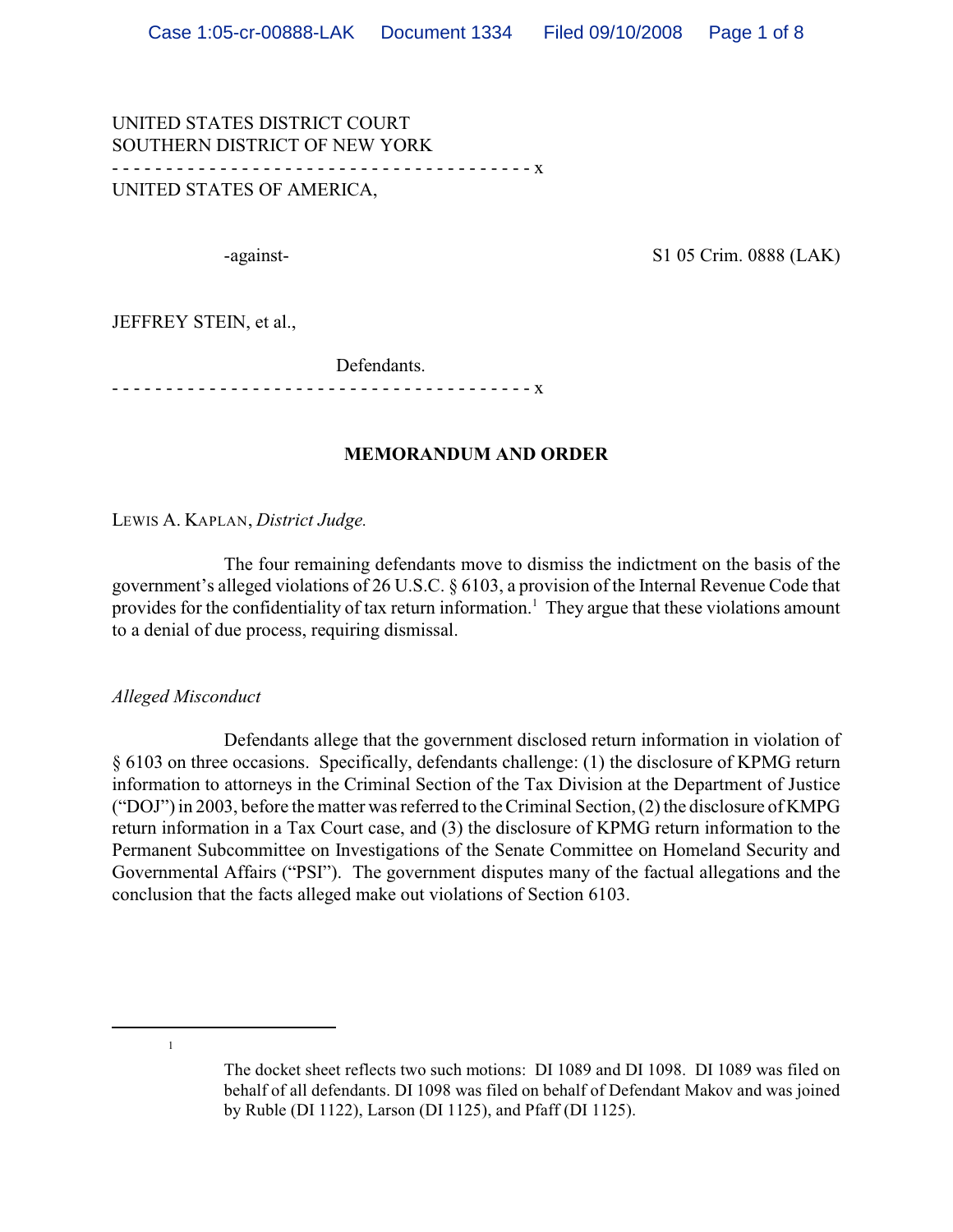Given the disposition of this motion, it is not necessary to resolve the disputed facts. For purposes of this motion, therefore, the Court assumes the truth of defendants' factual allegations, which are summarized below.<sup>2</sup>

In 2002, the IRS issued summonses to KPMG in connection with a civil investigation into whether KPMG was a "promoter" of tax shelters. In June 2002, the IRS referred the case to the Civil Section of the Tax Division at DOJ for a summons enforcement action. The IRS did not refer the case to the Criminal Section ofthe Tax Division at DOJ (the "Criminal Section") until December 2003. In February 2004, the Tax Division referred the matter to the U.S. Attorney for the Southern District of New York ("USAO") for a possible criminal prosecution.

# *1. Disclosure to Criminal Section of DOJ*

In March 2003, attorneys with the Criminal Section, including Kevin Downing, began to meet with the IRS about the KPMG investigation and to review KMPG return information. Sometime later, Downing debriefed a confidential informant, alleged to be Mike Hamersley.<sup>3</sup> In the fall of 2003, Downing again reviewed KMPG return information, including depositions of DeLap, Eischeid, Ritchie, and Stein taken in civil cases involving KPMG, that KPMG had provided to the IRS.

Defendants cite notes and emails of Sharon Katz-Pearlman as evidence that a criminal investigation beyond the scope of the civil enforcement action was underway by June 2003. These notes, defendants claim, reflect that Roland Barral of the IRS told Katz-Pearlman that the DOJ and USAO were involved in the investigation.<sup>4</sup> They argue also that the notes show that Katz-Pearlman believed "the DOJ, the Commissioner of Internal Revenue, the IRS Chief Counsel, the Deputy Attorney General for Tax, and the General Counsel to the Treasury, were all meeting about KPMG in 'frantic' briefings. . . . [A]nd that the 'DOJ – wants to go nuts' in the summons enforcement action."<sup>5</sup>

DI 1075, at 10-11; DI 1148, at 10-11.

5

4

2

3

DI 1148, at 22.

2

Defendants have requested an evidentiary hearing into their allegations that the government violated § 6103. No evidentiary hearing is warranted because the disputed issues of fact are not relevant to the disposition of this motion.

Defendants allege further that any information Hamersley provided to Downing was disclosed in violation of § 7216 (imposing criminal penalties on tax preparers who knowingly or recklessly disclose information obtained in preparation of a client's return).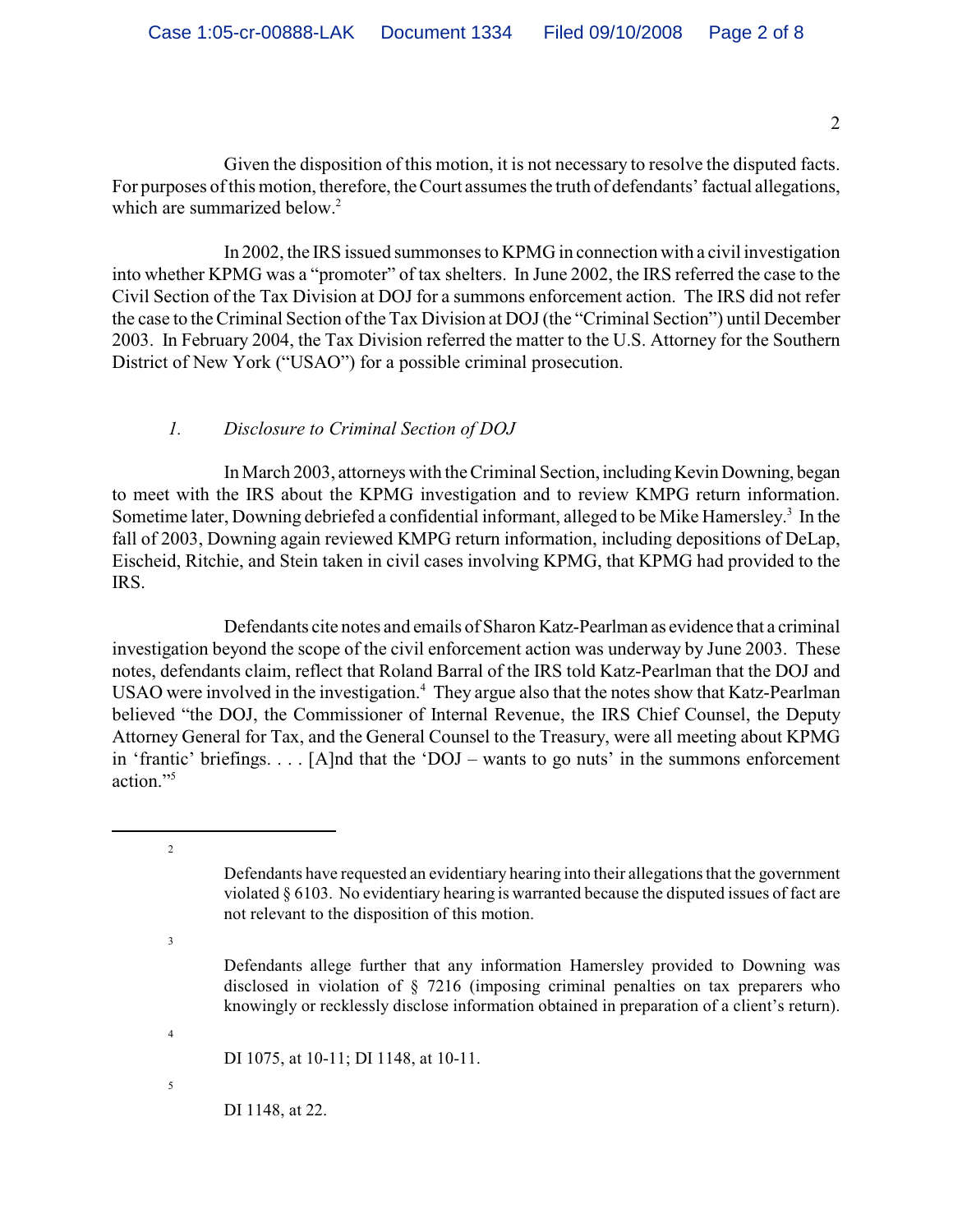Finally, defendants suggest that DOJ "strung out" the settlement negotiation so it could continue to obtain information from KPMG via the IRS.<sup>6</sup>

### *2. Disclosure in Civil Case*

On June 16, 2003, attorneys who represented the IRS in a civil tax court case filed Requests for Admissions, to which it attached KPMG return information – viz. a March 14, 1998 email from Stein to others at KPMG. According to defendants, this filing was made "solely in order to make the document public."<sup>7</sup>

#### *3. Disclosure to the PSI*

Defendants allege that the IRS or DOJ provided KPMG return information – viz. a list of KMPG's shelter clients – to the PSI by July 2003.

6

7

*Id.* at 23-24.

Defendants assert that this "would clearly be improper" and cite *United States v. La Salle National Bank*, 437 U.S. 298, 317 (1978) (prior to recommendation for prosecution to the DOJ, the IRS must use its summons authority in good-faith pursuit of congressionally authorized purposes). But "the precise question addressed in . . . *LaSalle National Bank* is no longer a live one." *United States v. Millman*, 822 F.2d 305, 308 (2d Cir. 1987). As the Second Circuit described:

"At one time, the Internal Revenue Code allowed IRS summonses to be enforced only when the purpose of the investigation was to determine potential civil tax liability; courts then uniformly held that 26 U.S.C. § 7602 did not authorize the issuance of an IRS summons 'for the improper purpose of obtaining evidence for use in a criminal prosecution.' In 1982, however, congress amended § 7602 to permit the issuance of a summons for 'the purpose of inquiring into any offense connected with the administration or enforcement of the internal revenue laws.'" *Id.* (internal citations omitted).

DI 1148, at 19; DI 1075, at 12.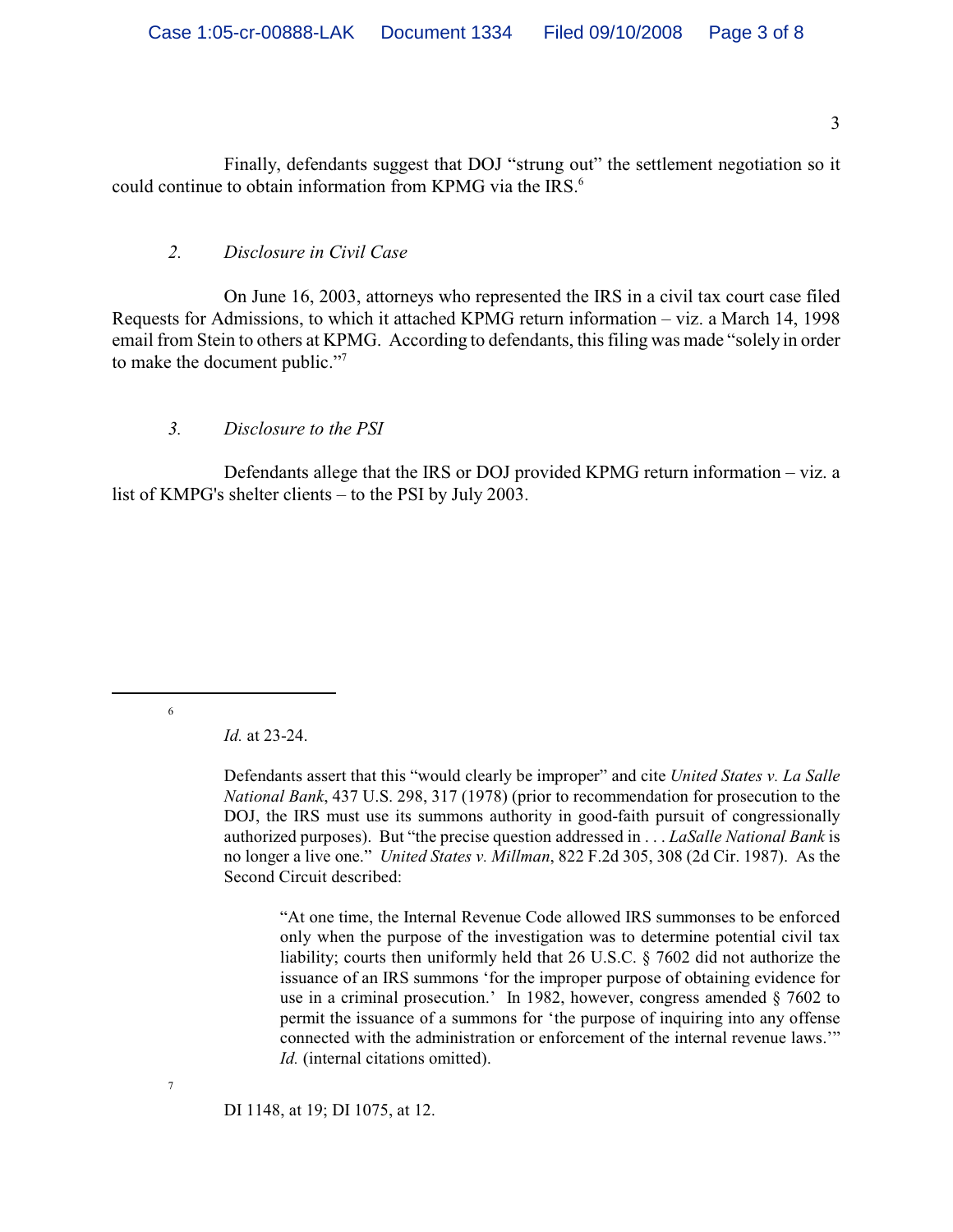*Discussion*

#### *1. Alleged Section 6103 Violations*

Section 6103 provides that "[r]eturns and return information shall be confidential" and shall not be disclosed except as authorized by federal law. Return information includes, *inter alia*, any information "received by, recorded by, prepared by, furnished to, or collected by" the IRS "with respect to . . . the determination of the existence or possible existence, of liability . . . of any person . . . for any tax, penalty interest, fine, forfeiture, or other imposition or offense."<sup>8</sup>

Section 6103 permits disclosure of return information to DOJ employees for use in "any proceeding before a Federal grand jury or preparation for any proceeding (or investigation which may result in such a proceeding) before a Federal grand jury or any Federal or State court."<sup>9</sup> Such disclosures, however, may be made only "if the Secretary [of the Treasury, or his designees] has referred the case to the Department of Justice."<sup>10</sup> Defendants' claims that the government violated Section 6103 therefore depend on when and to whom the KPMG investigation was referred.

It is not necessary, however, to decide whether the facts alleged constitute violations of Section 6103. Even assuming that the disclosures described above were prohibited by Section 6103, dismissal would not be an appropriate remedy. Congress has provided civil and criminal remedies for violations of Section  $6103$ <sup>11</sup> Courts therefore have declined to create additional

8

9

26 U.S.C. § 6103(h)(2).

10

*Id.*§ 6103(h)(3)(A).

11

*Id.* § 7431 (establishing a private right of action for civil damages against the United States as a remedy if a federal officer knowingly or negligently violates  $\S$  6103); *Id.*§ 7213(a)(1) (providing that the willful disclosure by a federal officer of any return or return information is a federal crime); *Id.* § 7213A (making it unlawful for any federal officer or employee to inspect records in violation of § 6103).

4

<sup>26</sup> U.S.C. § 6103(b)(2). "The plain language of the statute reveals that 'return information' must be information which has somehow passed through, is directly from, or generated by the IRS." *Baskin v. United States*, 135 F.3d 338, 342 (5th Cir.1998). Thus, information that has not passed through the IRS, is not "return information," even if it is identical to information that has passed through the IRS. *See Jade Trading, LLC v. United States*, 65 Fed. Cl. 188, 193-194 (2005).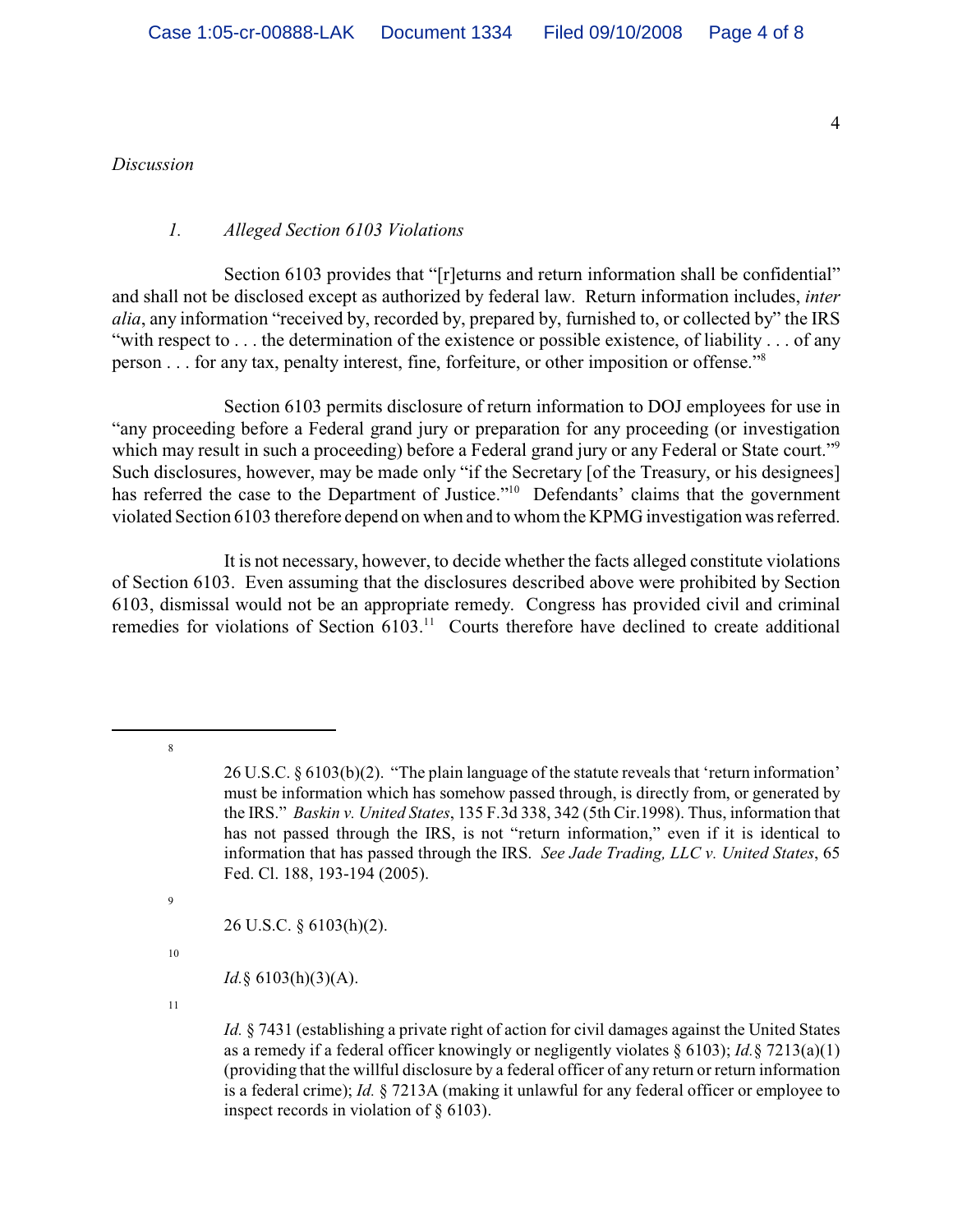remedies such as suppression of evidence or dismissal.<sup>12</sup> This Court likewise declines to fashion a remedy beyond those Congress provided. Further, these defendants are not among those whom Section 6103 is meant to protect. According to defendants, the information disclosed improperly was KPMG return information, and it is KPMG that would have any claim based upon any Section 6103 violations. Indeed, defendants do not argue that dismissal is a appropriate remedy for any Section 6103 violations as such.<sup>13</sup> They contend, rather, that the Section 6103 violations amount to a due process violation and that dismissal is an appropriate remedy for the due process violation.

#### *2. Alleged Due Process Violation*

"A defendant has a due process defense to prosecution where (1) the government violates a protected right of the defendant and (2) the government's conduct is sufficiently outrageous."<sup>14</sup>

Defendants argue that the government's alleged violations of Section 6103 constitute sufficiently outrageous conduct requiring dismissal. They rely on cases in which the courts, according to the defendants, "found that governmental deceit and trickery, particularly in gathering evidence using civil or administrative process for a secret criminal investigation, amount[ed] to a departure from the 'proper standards in the administration of justice' and a due process violation warranting dismissal."<sup>15</sup> Thus, defendants seem to argue that the alleged Section 6103 violations are episodes of "governmental deceit and trickery."

12

14

15

*United States v. Orlando*, 281 F.3d 586, 595-96 (6th Cir. 2002) (suppression is not appropriate remedy for 6103 violation); *Nowicki v. Comm'r of Internal Revenue*, 262 F.3d 1162, 1163 (11th Cir.2001) (violation of § 6103 does not require the application of the exclusionary rule); *United States v. Michaelian*, 803 F.2d 1042, 1050 (9th Cir.1986) (suppression of evidence or dismissal are not required to remedy a violation of § 6103). *But see United States v. Chemical Bank*, 593 F.2d 451, 458 (2d Cir. 1979) (if a § 6103 violation is found, "[t]here will be time . . . to move for suppression of the evidence so obtained *if grounds for such a motion exist*." (emphasis added)).

<sup>13</sup>

DI 1075, at 6 n.7; DI 1148, at 26.

*United States v. Williams*, 372 F.3d 96, 111 (2d Cir. 2004) (citing *United States v. Cuervelo*, 949 F.2d 559, 565 (2d Cir.1991)).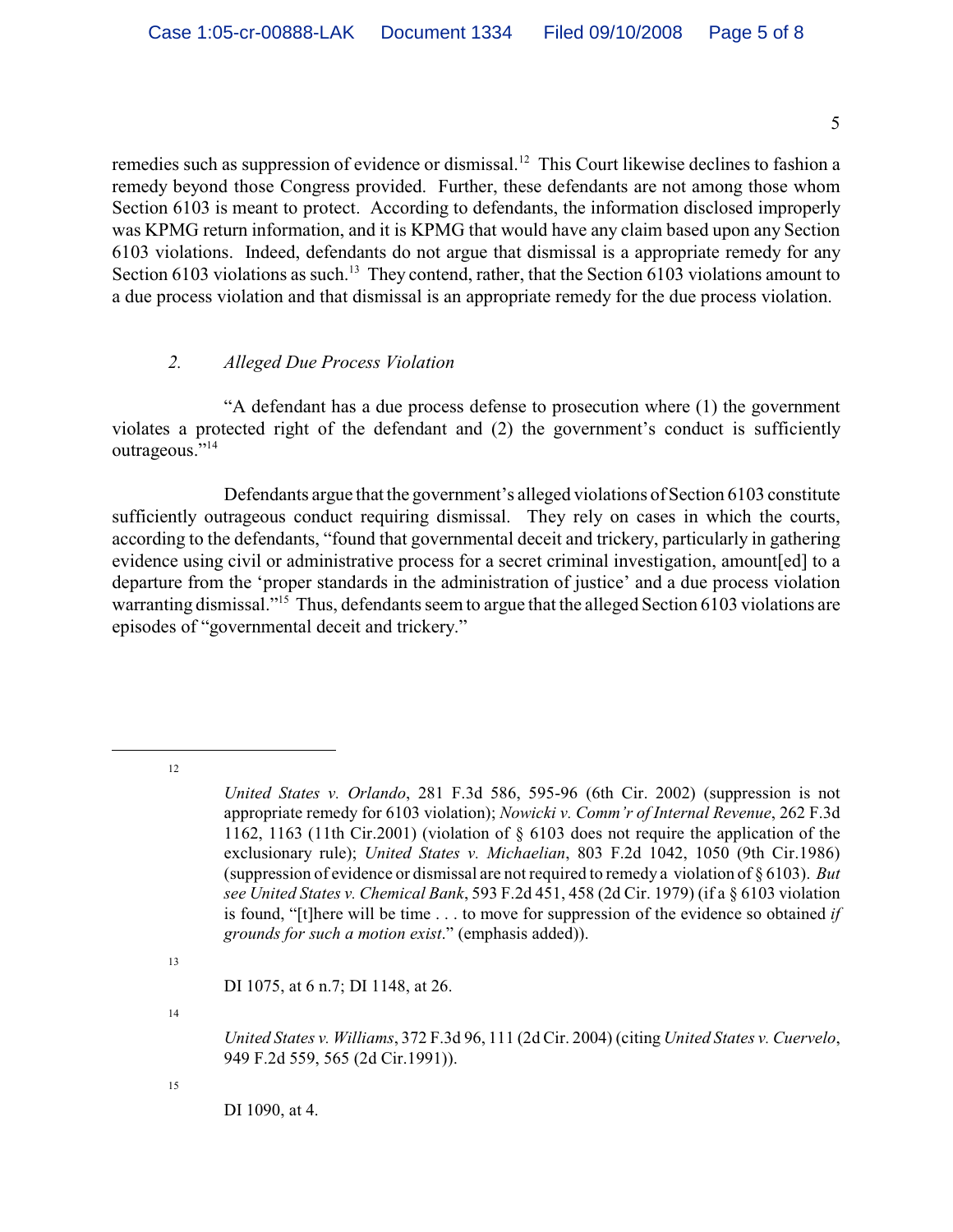6

Courts have "emphatically upheld" the propriety of parallel civil and criminal investigations absent unusual circumstances.<sup>16</sup> And "[i]t is well-established that as a general rule, '[t]he prosecution may use evidence acquired in a civil action in a subsequent criminal proceeding unless the defendant demonstrates that such use would violate his constitutional rights or depart from the proper administration of criminal justice."<sup>17</sup> The Supreme Court, in *United States v. Kordel*, identified several examples of conduct that might amount to such a departure, including "where the Government has brought a civil action solely to obtain evidence for its criminal prosecution, or has failed to advise the defendant in its civil proceeding that it contemplates his criminal prosecution."<sup>18</sup>

Defendants identify three district courts that have applied this principle to dismiss an indictment or suppress evidence.<sup>19</sup> In *United States v. Carriles*,<sup>20</sup> the district court dismissed an indictment charging defendant with false statements in naturalization proceedings, finding that the naturalization interview was "a pretext for a criminal investigation" and that the government engaged in "fraud, deceit, and trickery" during the naturalization interview.<sup>21</sup> In *United States v. Stringer*,<sup>22</sup> the district court dismissed indictments charging criminal securities violations after a lengthy civil investigation by the SEC. It found that the civil investigation was not *bona fide*<sup>23</sup> and that "the government engaged in deceit and trickery to keep the criminal investigation concealed."<sup>24</sup> And in

> *United States v. Stringer*, 535 F.3d 929 (9th Cir. 2008) (citing *SEC v. Dresser Industries, Inc.*, 628 F.2d 1368, 1376-77 (D.C. Cir. 1980) (en banc)).

*United States v. Mahaffy*, 446 F. Supp. 2d 115, 123 (E.D.N.Y. 2006) (quoting *United States v. Teyibo*, 877 F. Supp. 846, 855 (S.D.N.Y. 1995)).

397 U.S. 1, 11-12 (1970)

DI 1148, at 26-27.

20

16

17

18

19

*United States v. Carriles*, 486 F. Supp. 2d 599 (W.D. Tex. 2007), *rev'd*, No. 07-50737 (5th Cir. Aug. 14, 2008).

*Id.* at 619-20.

22

*United States v. Stringer*, 408 F. Supp. 2d 1083 (D.Or.2006), *rev'd* 535 F.3d 929 (9th Cir. 2008).

23

*Id.* at 1087-88.

24

*Id.* at 1089.

<sup>21</sup>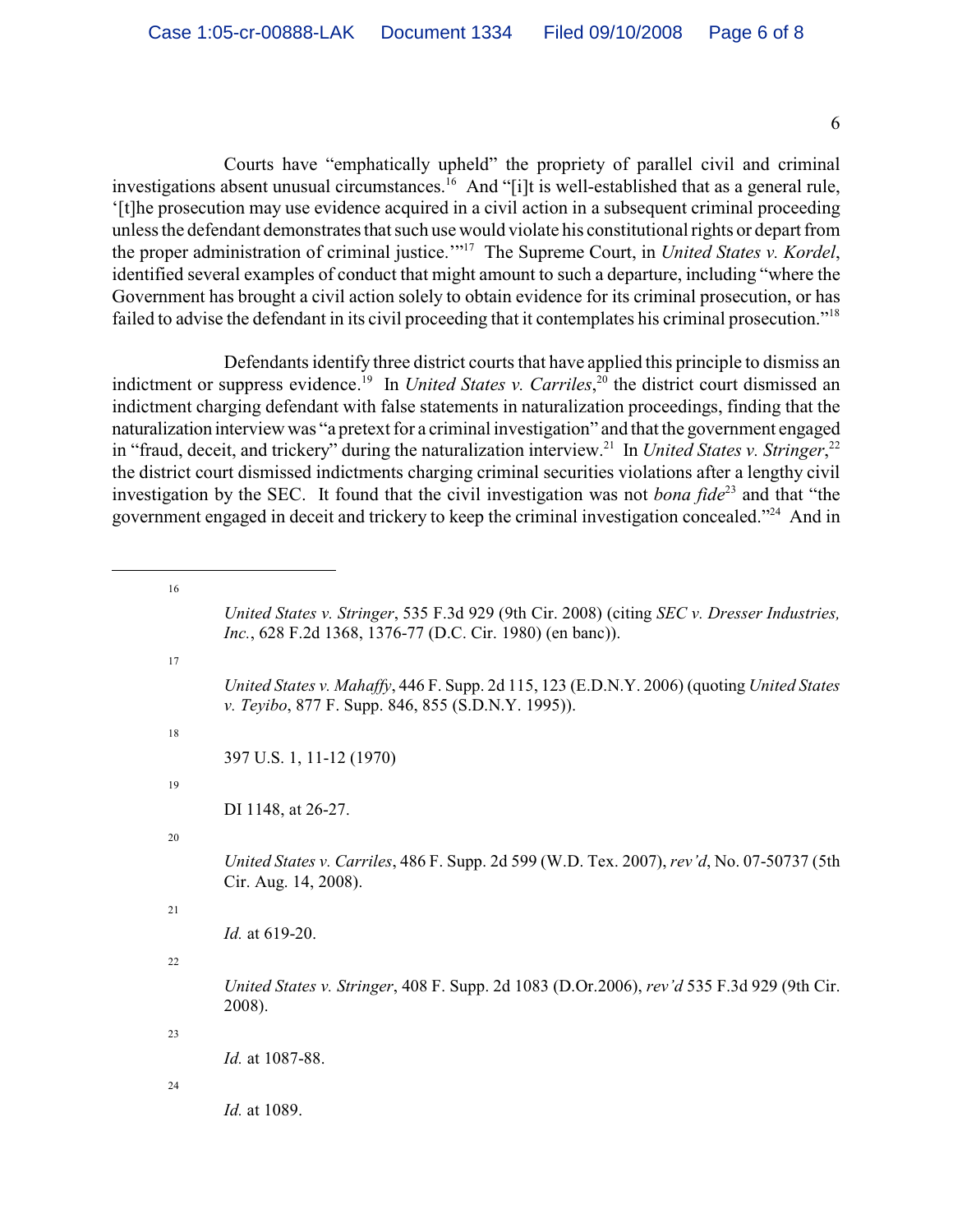7

*United States v. Scrushy*<sup>25</sup>, the district court suppressed a deposition given by the defendant in a SEC civil investigation because the government "departed from the proper administration of criminal justice in procuring the Defendant's deposition testimony."<sup>26</sup> In reaching that conclusion, the court observed that the civil and criminal investigations had "merged" and that the defendant was prejudiced because he was unaware that he was the target of both a civil and criminal investigation.<sup>27</sup>

Defendants' reliance on these cases is misplaced. In each case, the court emphasized that (1) there was no *bona fide* civil investigation, and (2) the defendant was deceived by the government during the civil investigation. There are no such allegations in this case. Defendants do not deny that there was a *bona fide* civil investigation, they complain merely that there was a criminal investigation as well. And defendants, who were not the targets of the civil investigation, do not claim to have been deceived by the government.<sup>28</sup> Neither do they claim that the government deceived KPMG.<sup>29</sup> Moreover, two of the three cases relied on by defendants–*Carriles* and *Stringer*– were reversed on appeal. In each case, the court of appeals rejected the lower court's conclusions that (1) there was no *bona fide* civil investigation,<sup>30</sup> and (2) the government affirmatively misrepresented whether a criminal investigation was pending. $31$ 

<sup>25</sup> *United States v. Scrushy*, 366 F. Supp. 2d 1134 (N.D. Ala. 2005). 26 *Id.* at 1137. 27 *Id.* at 1139. The finding that the investigations had merged was based on the fact that (1) the USAO had instructed the SEC on how to tailor the deposition questions, and (2) the SEC, at the USAO's request, moved the deposition in order to secure a particular venue for the USAO. *Id.* at 1139. 28 Defendants suggest that DeLap, Eischeid, Ritchie, and Stein, gave deposition testimony unaware of the criminal investigation, but they do not suggest that the government deceived these individuals. 29 In fact, defendants ask the Court to assume that the DOJ and USAO was engaged in a criminal investigation in 2003 based on evidence that KPMG was aware that the DOJ and USAO were participating in the investigation at that time. 30 *United States v. Carriles*, No. 07-50737, slip op. at 19-25 (5th Cir. Aug. 14, 2008); *United States v. Stringer*, 535 F.3d 929, 938-39 (9th Cir. 2008). 31 *Carriles*, slip op. at 25-26; *Stringer*, 535 F.3d at 940.